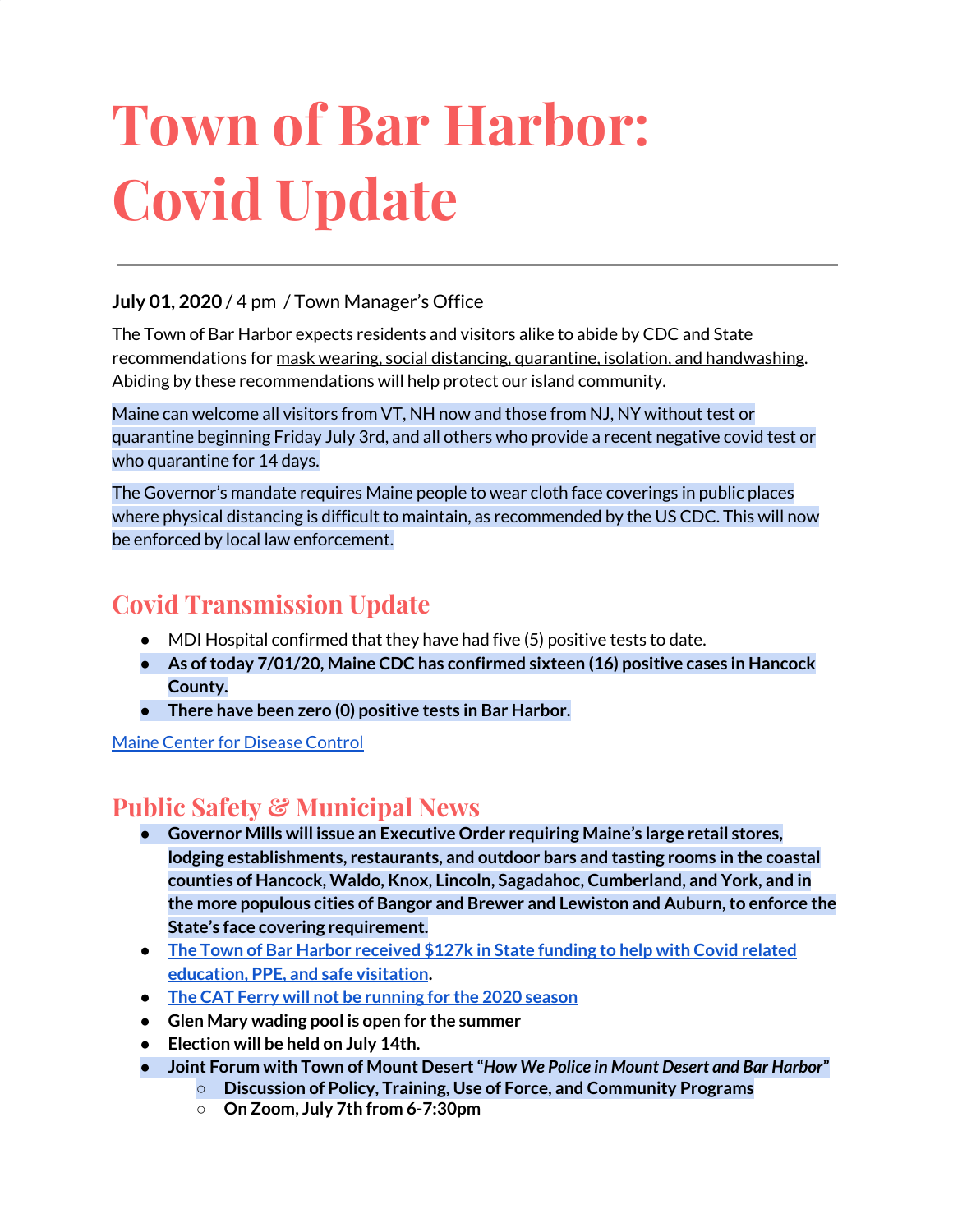**Topic: Community Policing**

**Please click the link below to join the webinar:**

**[https://us02web.zoom.us/j/85916491201?pwd=SkJXUE5hc0VlUFhFSU1iWEhw](https://us02web.zoom.us/j/85916491201?pwd=SkJXUE5hc0VlUFhFSU1iWEhwNjBmdz09) [NjBmdz09](https://us02web.zoom.us/j/85916491201?pwd=SkJXUE5hc0VlUFhFSU1iWEhwNjBmdz09)**

**Password: 819681**

**Or iPhone one-tap :**

**US: +19292056099,,85916491201# or +13017158592,,85916491201#**

**Or Telephone:**

**Dial(for higher quality, dial a number based on your currentlocation):**

**US: +1 929 205 6099 or +1 301 715 8592 or +1 312 626 6799 or +1 669 900 6833 or +1 253 215 8782 or +1 346 248 7799**

**Webinar ID: 859 1649 1201**

**International numbers available: <https://us02web.zoom.us/u/kGdIuKvJu>**

- **● Next Community Covid 19 Forum :"***Updatesfrom Local Decision Makers***"**
	- **○ On Zoom, July 28th from 6-7:30pm**

## **Island Explorer**

Downeast Transportation, in consultation with its partners, has decided to indefinitely postpone Island Explorer bus system service for 2020 due to the COVID-19 pandemic.

## **MDI Hospital**

**MDI Hospital Coronavirus Call Center :** If you are having symptoms or think you may have been exposed to COVID-19, call your primary care provider. If you do not have one, reach out to our Coronavirus Call Center at 207-801-5900. Calling ahead helps our dedicated health care professionals provide the best possible care and protects those in our community who are most vulnerable.

Remember: **PLEASE CALL AHEAD**

MDI [Hospital](https://www.mdihospital.org/covid-19/?fbclid=IwAR2Q31t4a6H1pxDfUeqSzFcmp5UbRlSwe93i58zEkHstfexp5EgoHB5cxGU) Covid Updates

## **Bar Harbor Chamber of Commerce**

**If you have ideas that would help Bar Harbor businesses during this time, please email concepts to Chamber Director Alf Anderson: [alf@barharborinfo.com](mailto:alf@barharborinfo.com)**

Includes resource lists for visitors and businesses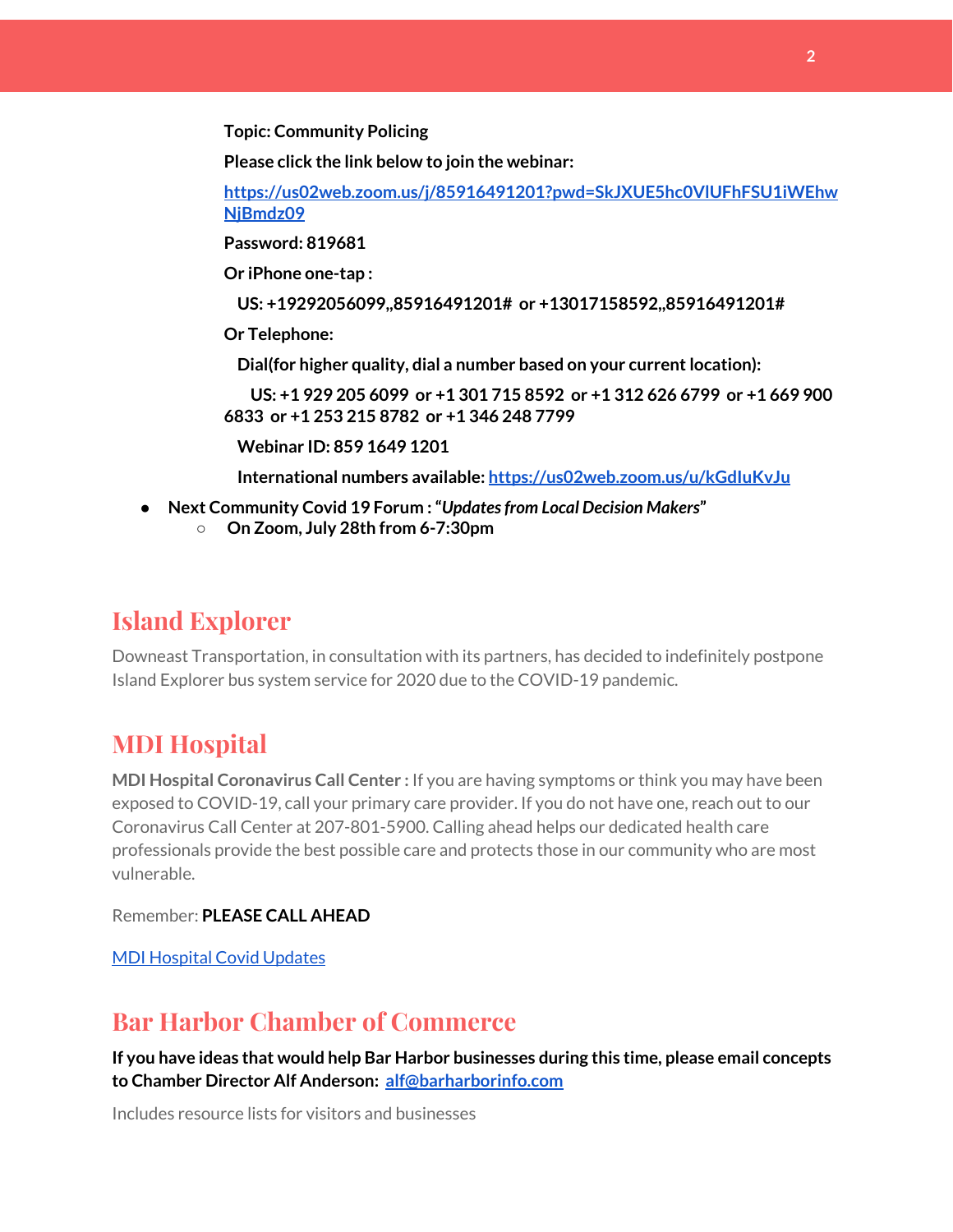#### <https://www.visitbarharbor.com/member-center-coronavirus-resources>

## **School Information: Conners Emerson & MDI High School**

**Summer Food Program:** The State of Maine is offering financial support for those families impacted by the pandemic. If your child(ren) qualified for free or reduced lunch during the time they were in school (August-March), you should qualify for the Pandemic EBT (electronic banking) card. The Pandemic EBT offers \$5.04 per student in the household per day.

Call 1-855-797-4357 and speak with an eligibility specialist, who will assist you in getting your card. (No more forms to fill out) You may also want to check to see if you qualify for SNAP or TANDF benefits.

Note: All information is confidential.

#### USDA [Pandemic](http://track.spe.schoolmessenger.com/f/a/j6GQx4nFl3Rld4Q68tYCuA~~/AAAAAQA~/RgRgu5_JP0SlaHR0cHM6Ly9tYWlsLmdvb2dsZS5jb20vbWFpbC91LzAvP3RhYj1jbSNzZWFyY2gvZnJvbSUzQStiZWVzbGV5L1doY3RLSlZyQ0NUS1JmUldCTFdkUVpGZ2pUVlhNdkRwUVpIa2NoRkJCc3NGcHJxZEtnWFF3S05Tamt3R1RxTFpaS21wTkRHP3Byb2plY3Rvcj0xJm1lc3NhZ2VQYXJ0SWQ9MC4xVwdzY2hvb2xtQgoARkls2l72Ls-jUhhiYXJoYXJib3JqZXdlbEBnbWFpbC5jb21YBAAAAAE~) EBT program

#### **School Emails and Websites**

<http://www.mdirss.org/>

Latest email update from [Principal](https://docs.google.com/document/d/1OKDsYNtOgV0FI9xAcXwQvenOKLV0S2vBg1o5jtu5CrE/edit?usp=sharing) Haney and MDI High School - Can check out books from MDIHS Library throughout the summer

Latest email update from Conners [Emerson](https://docs.google.com/document/d/1v3pgkG6Q-9S3gisuUIj4etPVDwgBKl4P00JBkvZr-kk/edit?usp=sharing) School - Summer Food program

Latest email update from [Superintendent](https://docs.google.com/document/d/1fzeCbc8gpTSKmUaDoQH1Avx5PVl-h0reFphXrT1eUNA/edit?usp=sharing) Marc Gousse - Safe Return to School Advisory Group

## **Mental Health**

[National Alliance on Mental Illness Maine](https://www.namimaine.org/) [Maine DHHS - Hotlines/Crisis Numbers](https://www.maine.gov/dhhs/hotlines.shtml) Crisis [Services](https://www.sweetser.org/programs-services/services-for-adults/crisis-services/)

## **Acadia National Park**

#### **See latest [alertfrom](https://www.nps.gov/acad/planyourvisit/conditions.htm) ANP : Current Conditions**

**● The Park Loop Road and most hiking trails are open. Carriage roads are open, but beware of hazards. Park information is available outside at Hulls Cove Visitor Center. Campgrounds open no sooner than Aug 1.**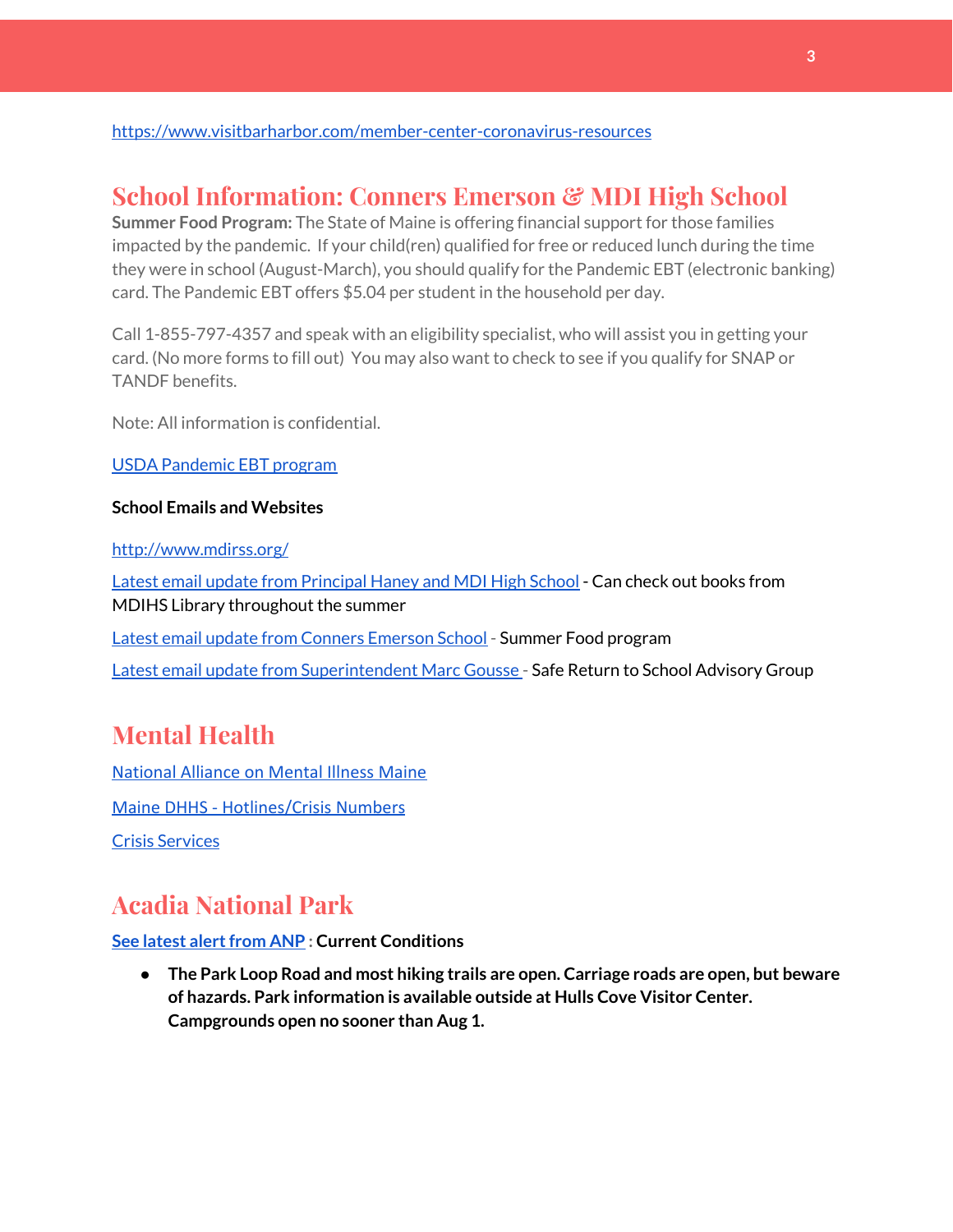## **Land & Garden Preserve**

The Asticou Azalea Garden is now open each Thursday through Sunday from 10 a.m. to 2 p.m. until at least early August.

**Thuya Garden will open July 8th, Wednesday through Sunday from 2:30 – 5:30 p.m. Thuya Lodge will be closed this season.**

**Abby Aldrich Rockefeller Garden will open July 30 through September 6. Thursday through Sunday between 1:00 – 4:00 p.m.**

Little Long Pond, Asticou Landing, Terraces and Lookouts are open daily from dawn to dusk.

Land & Garden [Preserve.](https://www.gardenpreserve.org/)

## **Community Resources**

- Healthy Acadia [Newsletter](https://mailchi.mp/healthyacadia.org/june15_2020) 6/22
- Open Table MDI Building [Community,](https://www.opentablemdi.org/) One Meal at a Time is delivering meals twice a week, free of charge, to anyone who requests them (MDI wide), as well as once a week curbside pick up. They are donation based and the food is healthy and tasty.
- Jesup [Memorial](https://jesuplibrary.org/) Library educational resources
- Mount Desert 365 Resource [Spreadsheet](https://docs.google.com/spreadsheets/d/1okAx6HSsgXZY9CGH07Dzi6rqe7a6m4dLCPKot2Li7Ek/edit?usp=sharing) is a resource list for all of MDI
- Project Open: A community [spreadsheet](https://docs.google.com/spreadsheets/d/1dBicBiBXGzzWEFd9oqL7EBDbFWjDCPl6SSMea_Kt4pc/htmlview#) letting residents and visitors know what island [businesses](https://docs.google.com/spreadsheets/d/1dBicBiBXGzzWEFd9oqL7EBDbFWjDCPl6SSMea_Kt4pc/htmlview#) are open
- Mount Desert Island [Community](https://www.mdicr.org/) Response is a resource list for all of MDI
- Bar [Harbor](https://www.barharborfoodpantry.org/) Food Pantry
- Help Request to MDI [Community](https://docs.google.com/forms/d/e/1FAIpQLSeZfu0tCcthHc9oL7tPomVRdniYiE7nbT_kkK9iCSRgqDhOvQ/viewform) Helpers

**Ways to Help**

- MDI [Nonprofit](https://sites.google.com/mdina.org/public/sos-mdi?authuser=0) Alliance : Share Our Stimulus : share stimulus money with local nonprofits.
- **MDI [Community](https://docs.google.com/forms/d/e/1FAIpQLSe_CJUFdVvwJkmymWRqUeK8bx3m7n4uSOuUPYHqXSAyH2DBoQ/viewform?fbclid=IwAR25hjnWGhnMP0lOWMcBPRBumhtQCJGZO4hlk-T-VjNGZljL1kVX5pWrL6U) Helpers**
- Island [Connections](http://islconnections.org/contact-us/)

## **Government News & Mandates**

**[Governor](https://www.maine.gov/governor/mills/) Mills: Latest Updates :**

- **● With Improving Public Health Metrics, Mills [Administration](https://www.maine.gov/governor/mills/news/improving-public-health-metrics-mills-administration-exempts-connecticut-new-york-and-new) Exempts [Connecticut,](https://www.maine.gov/governor/mills/news/improving-public-health-metrics-mills-administration-exempts-connecticut-new-york-and-new) New York, and New Jersey From Quarantine & Testing [Requirement](https://www.maine.gov/governor/mills/news/improving-public-health-metrics-mills-administration-exempts-connecticut-new-york-and-new)**
- **● Governor Mills Appoints [Reverend](https://www.maine.gov/governor/mills/news/governor-mills-appoints-reverend-kenneth-i-lewis-jr-isaiah-reid-permanent-commission-status) Kenneth I. Lewis, Jr. & Isaiah Reid to Permanent [Commission](https://www.maine.gov/governor/mills/news/governor-mills-appoints-reverend-kenneth-i-lewis-jr-isaiah-reid-permanent-commission-status) on the Status of Racial, Indigenous and Maine Tribal [Populations](https://www.maine.gov/governor/mills/news/governor-mills-appoints-reverend-kenneth-i-lewis-jr-isaiah-reid-permanent-commission-status)**